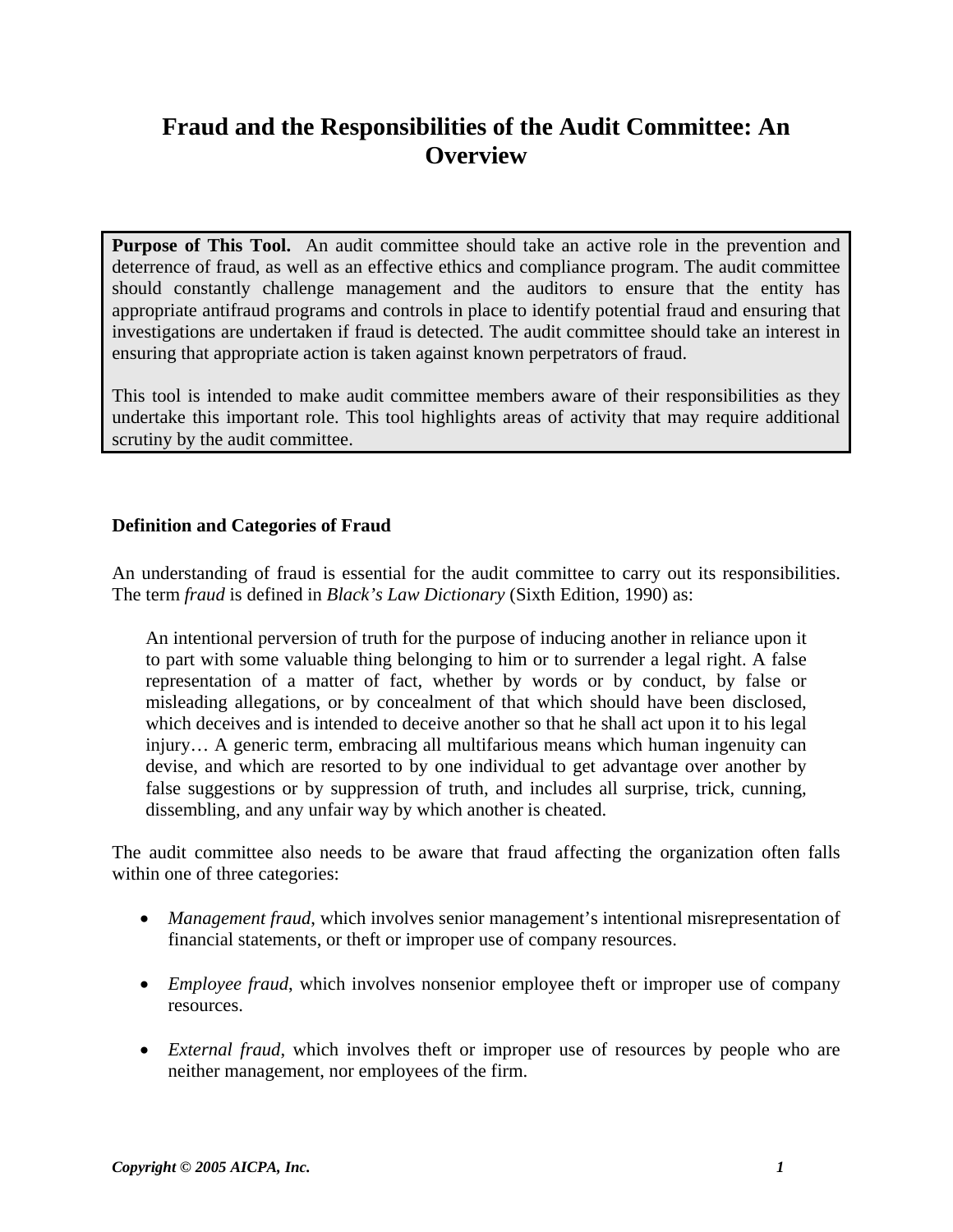This categorization of fraud is useful, but not absolute. Middle management employees may intentionally misrepresent financial statement transactions, for example, to improve their apparent performance, or outside individuals may collude with company management or employees.

### **Roles of the Audit Committee in the Prevention, Deterrence, Investigation, and Discovery or Detection of Fraud**

The members of the audit committee should understand their role of ensuring that the organization has antifraud programs and controls in place to help prevent fraud, and aid in its discovery if it does occur, to properly fulfill their fiduciary duties of:

- 1. Monitoring the financial reporting process.
- 2. Overseeing the internal control system.
- 3. Overseeing the internal audit and independent public accounting functions.
- 4. Reporting findings to the board of directors.

Guidance to boards of directors/trustees, audit committees, and management to help prevent, deter, and detect fraud is contained in the AICPA's Antifraud & Corporate Responsibility Resource Center available at www.aicpa.org/antifraud/homepage.htm. The information contained in the center can be viewed from different user perspectives for a personalized focus on the issues.

Not-for-profit organizations (NPOs) can use the specific requirements for audit committees as outlined in the Sarbanes-Oxley Act and the Securities Exchange Commission (SEC) rules as a guide. The requirements can be obtained from the AICPA Web site at www.aicpa.org/sarbanes/index.asp.

The audit committee should ensure that the organization has implemented an effective ethics and compliance program, and that it is periodically tested. Since the occurrence of significant frauds can frequently be attributed to an override of internal controls, the audit committee plays an important role to ensure that internal controls address the appropriate risk areas and are functioning as designed.

Internal auditors and external auditors can serve a vital role in aiding in fraud prevention and deterrence. Internal audit staff and external auditors that are experienced and trained in fraud prevention and deterrence can help to provide assurance that (1) risks are effectively identified and monitored, (2) organizational processes are effectively controlled and tested periodically, and (3) appropriate follow-up action is taken to address control weaknesses. The audit committee needs to ensure that internal and external auditors are carrying out their responsibilities in connection with potential fraud.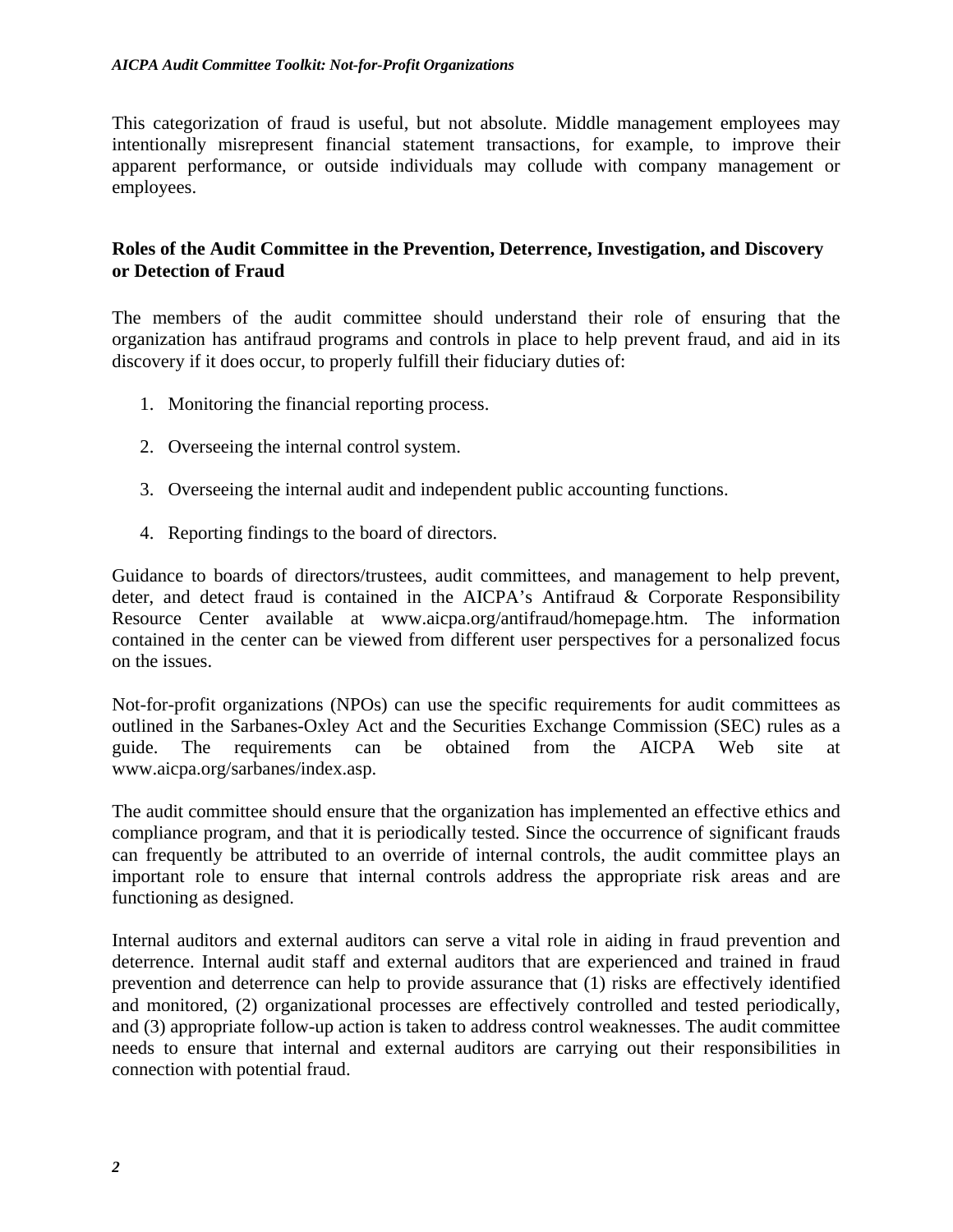### **Expertise of Forensic Accounting Consultants**

In some situations, it may be necessary for an organization to look beyond the independent audit team for expertise in the fraud area. In such cases, CPA forensic accounting consultants can provide additional assurance or advanced expertise, since they have special training and experience in fraud prevention, deterrence, investigation, and detection. Forensic accounting consultants may also provide fresh insights into the organization's operations, control systems, and risks. The work of forensic accounting consultants may also provide comfort for the organization's executive director and chief financial officer. Forensic accounting consultants, however, cannot act as an insurer to prevent or detect fraud.

### **When Fraud Is Discovered**

Fraud can be discovered through many sources, namely, internal or external auditors, forensic accounting consultants, employees, vendors, and others. Establishing a confidential hotline can also be an important source of information leading to fraud discovery, as part of an organization's overall ethics, compliance, and fraud prevention program. Although a confidential hotline is something that could be accomplished internally, there are a variety of outside service providers that can be engaged to provide this service for the company.

If fraud or improprieties are asserted or discovered, the audit committee—through the external auditors, internals auditors, or forensic accounting consultants, as appropriate—should investigate, and, if necessary, retain legal counsel to assert claims on the organization's behalf. Forensic accounting consultants, in particular, may be needed to provide the depth of skills necessary to conduct a fraud investigation, and if it is desirable to get an independent assessment.

If fraud is discovered, or there is a reasonable basis to believe that fraud may have occurred, the audit committee is responsible for ensuring that an investigation is undertaken. Criteria should be in place describing the audit committee's level of involvement, based on the severity of the offense. Most audit committees will also want to obtain information about all violations of the law and the organization's policies.

Forensic accounting consultants can also frequently provide audit committees with other related advisory services, namely, (1) evaluations of controls designs and operating effectiveness through compliance verification, (2) creation of special investigations units (SIUs), (3) incident management committees, (4) disclosure risk controls, (5) ethics hotlines, (6) code of conduct, and other antifraud measures.

The audit committee can engage the audit firm to carry out a forensic or fraud investigation. If CPA forensic accountants are engaged by the organization's general counsel, rather than the audit committee, they may potentially attain attorney-client privilege status, not otherwise available under normal circumstances.